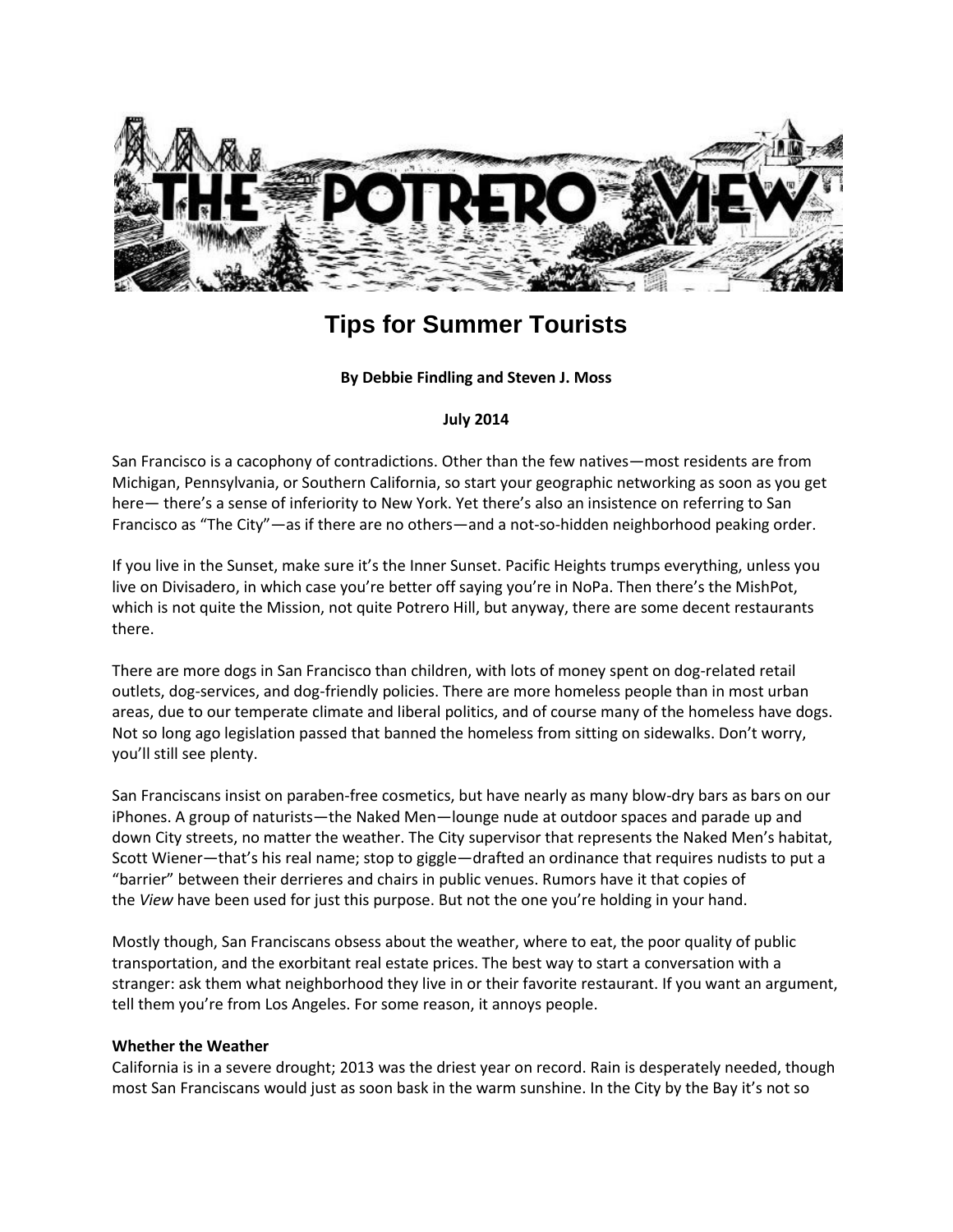much about whether it's wet or dry, but the foggy cold summers. That might be why San Franciscans dislike Southern California, where summer is indeed endless, especially if you're stuck on a hot freeway.

San Francisco boasts an average temperature of 62.5 degrees. Inexplicably—even to a native—the warmest months are September and October. Heat is rarely needed in the winter—just a few minutes to get the chill out—and air conditioning is provided by the fog. Don't let the mid-day sun and warm temperatures fool you. When the fog rolls in over the ocean and creeps down from Twin Peaks, it can feel downright freezing.

The fog tends to hover over specific neighborhoods, typically sucked into the City by rising temperatures inland. It starts at the ocean and crawls toward the bay. Neighborhoods near the Pacific—the Sunset, Richmond, and Forest Hills—can be 20 degrees colder than their sunny counterparts to the east; Potrero Hill, the Mission, and South-of-Market. San Franciscans never leave the house without a jacket or sweater. You can spot a tourist by the Golden Gate Bridge emblazoned on the sweatshirt they hastily purchased when the sun disappeared and the temperature unexpectedly dropped as fog blanketed the City. And since the weather can change dramatically from one day to the next, San Franciscans tend to be dressed for yesterday's weather.

A fun fact: that fog horn you hear is ear nostalgia. Radar and GPS made the horns obsolete years ago; they only go off to create the right atmosphere.

#### **Sustainable Sustenance**

San Franciscans are insufferable about food. According to legend there are enough restaurant seats in the City for everyone in town to eat out at once; just don't try to get into Delfina without a reservation. A pile of kale that used to be pig feed is now an \$18 salad, *foie gras* has been outlawed, and wine is what you do when you see the per glass prices. Reservations are needed ahead at the most popular restaurants; without them waits can be an hour or more. Don't leave town without trying Magnolia Brewing Company, Goat Hill Pizza, Pera, The New Spot, Just for You, or Regalito's. Each in their way is a well-priced taste of San Francisco.

# **Oh, The Places You'll Go**

Detroit automakers may wince, but there's no need to rent a car during your stay, unless you're planning an out of town trip. Parking can be scarce and expensive. There are lots of ways to get around on public transportation, costing from a couple of bucks to upwards of \$20 or more within the City.

We share, because we care. You can ride-share, car-share, bike-share, apartment-share, even partnershare, if you go to the right bar. Many locals shun taxis as an antiquated monopoly of rickety cars and drivers who insist on cash payment. Instead, there's Uber, Sidecar, and Lyft—which identifies its drivers with a giant pink furry mustache on the car's front hood. Download the Uber, Sidecar, or Lyft app and register by entering a credit card, preferably yours. When you're ready to go, click on the app, and request a car. The app's GPS system will know where you are and will tell you how many minutes usually less than five—before your driver arrives. You can also watch a cute icon of your driver's car as it moves along the map in a decidedly cartoonish way. Many of us hold our phones up like a lighter at a 1980s concert so the driver knows who we are and, upon making contact, we promptly ask, "Are you my Uber/Sidecar/Lyft?"

When you arrive at your destination, thank your driver, jump out of the car, and you're good to go. No payment needed; the credit card will be automatically charged based on a set rate per mile/time. And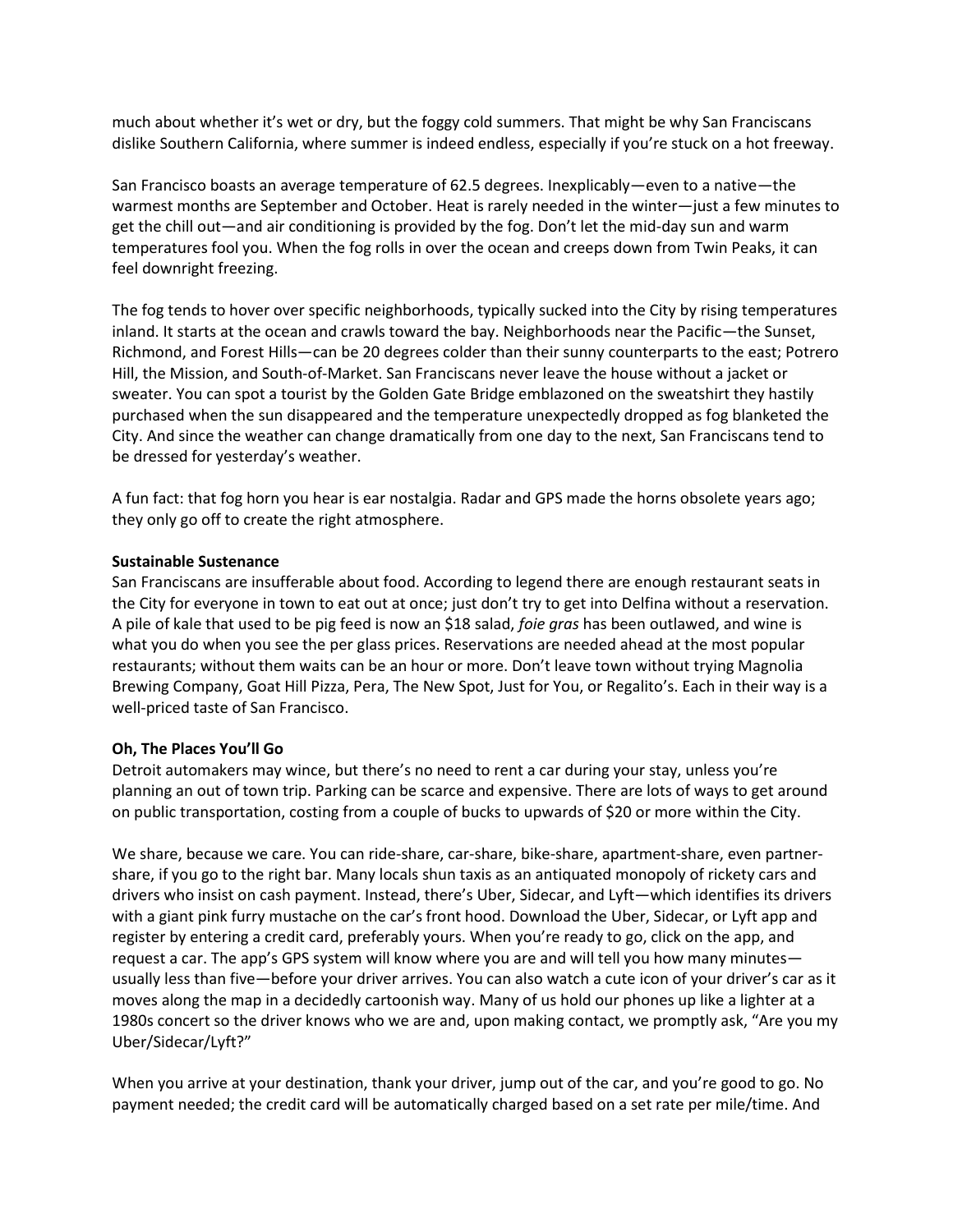no tipping, ever. You'll receive an email within seconds confirming the rate, which is comparable, and often cheaper, than taxis.

You're getting into someone's personal vehicle. Be nice. Your driver will rate you based on a star system. And you, conversely, will have the opportunity to rate your driver. Our favorite ride-sharing app is Uber. Unless you want to arrive in high style, select UberX; it's cheaper than a black car.

You can also tap into an automobile-sharing service, which is a twist on the corporate car rental. Autosharing is designed to be convenient for people who want to rent cars for short time periods. You can access a vehicle any time from a number of parking pods. It's more cost-effective for locals and longerterm visitors, but if you want to try it download a Zipcar, City CarShare, or Getaround app.

If you prefer to get around on pedals, buy a 24-hour or three-day membership from Bay Area Bike Share. There are kiosks throughout the Bay Area; sign up, enter a code, wait for the green light, and pull the bike out of the rack. After your trip return the bike to any station.

Within City limits the public transportation system is called Muni, short for "Me, You, 'n I, together in one car," and includes above- and below-ground trains and electric- and diesel-powered busses. Muni is easy, clean, safe, and cheap—\$2 per ride for adults—but often slow and unpredictable, the latter referring to some of the passengers.

BART—"Boy, Aren't Rides Terrific!"—is what New Yorkers call the subway and Washingtonians name the Metro. BART runs within City limits and to cool places outside San Francisco, such as Berkeley or Daly City. BART also goes to/from the San Francisco and Oakland airports.

Caltrain is neither Muni nor BART, but rather a real train that takes techies to their cubicles in Silicon Valley.

There's a television commercial from the 1960s that features a cable car and a slightly annoying jingle: "Rice-A-Roni…the San Francisco treat." Fortunately, the commercial is no longer on the air. But cable cars are still a San Francisco treat. Locals don't ride them; the routes are limited, they're excruciatingly slow, they're cold if it's foggy out, and they're usually jam-packed with tourists. That said, cable cars are awesome, as are the old-timey street cars that ply the Castro, Market, and Embarcadero.

Pack your bags—don't forget a hoodie—bring your appetite, and stop by the ATM on your way to the airport. We look forward to welcoming you to our beautiful City by the Bay!

# *Great Places to Go*

**Tide Pooling** at Fitzgerald Marine Reserve in Moss Beach, fitzgeraldreserve.org **Santa Cruz Beach Boardwalk** beachboardwalk.com **Hiking the trails at Land's End and Marin Headlands** nps.gov **Animation Studio and Carousel at the Children's Creativity Museum** creativity.org **Alcatraz Tour** (book early) alcatrazcruises.com **Muir Woods** nps.gov/muwo/index.htm